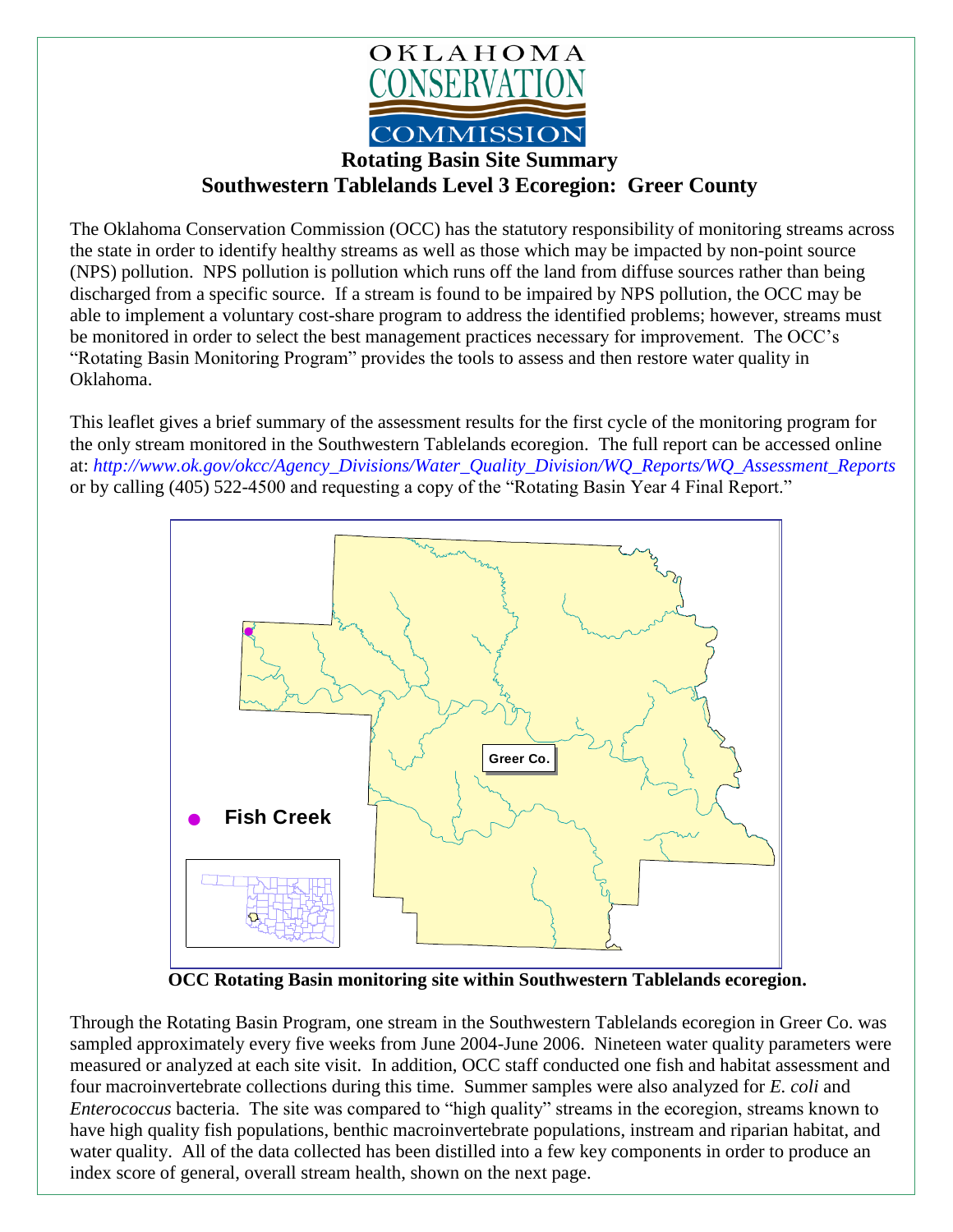**Summary of general stream health as determined by comparison to high quality streams in the Southwestern Tablelands ecoregion and by assessment using Oklahoma State Water Quality Standards†.**

|                                                          | <b>Poor</b>                        |
|----------------------------------------------------------|------------------------------------|
| moderate<br>good<br>poor                                 | <b>Fish Creek</b>                  |
| <b>Overall Stream Health</b>                             | 27                                 |
| Phosphorus                                               | 5                                  |
| Nitrogen                                                 | 5                                  |
| Ammonia                                                  | 5                                  |
| Dissolved Oxygen                                         | 5                                  |
| pH                                                       | 5                                  |
| Turbidity                                                | 5                                  |
| Salts (chloride, sulfate, TDS)                           | $-5$                               |
| Fish                                                     | 1                                  |
| Macroinvertebrates                                       | $\mathbf{1}$                       |
| Instream/Riparian Habitat                                | 5                                  |
| <b>Bacteria</b>                                          | $-5$                               |
|                                                          | Scale of 1-5 with 5 being the best |
| 1=significantly lower than high quality sites<br>KEY:    |                                    |
| 5=equal to or better than high quality sites in the area |                                    |
| -5=impaired by state standards†                          |                                    |

Fish Creek (OK311800-00-0130G): This stream is on the state's 303(d) list<sup>†</sup> as impaired due to high chlorides and sulfates, indicators of high mineral content, and due to high levels of bacteria, which may be associated with animal waste entering the stream. The fish community is very poor relative to high quality sites in the area. The macroinvertebrate community is moderately impaired for the ecoregion.

An earlier fish collection, performed by the OCC in 2000, had shown an excellent fish community. When the OCC saw the decline in the fish community in 2004, they worked with the Corporation Commission to investigate whether there had been any oil and gas issues in the Fish Creek watershed. Very high salts were observed in the water during the time of the newest fish collection, but the Corporation Commission did not find evidence of brine leaks. It is possible that naturally occurring high salt conditions near the stream coupled with the dry conditions may have impacted the stream and led to the extreme change in the fish community.

† *The use of Oklahoma Water Quality Standards to assess streams and the 2008 results are described in the DEQ's 2008 Integrated Report, accessible online at: http://www.deq.state.ok.us/wqdnew/305b\_303d/2008\_integrated\_report\_entire\_document.pdf*